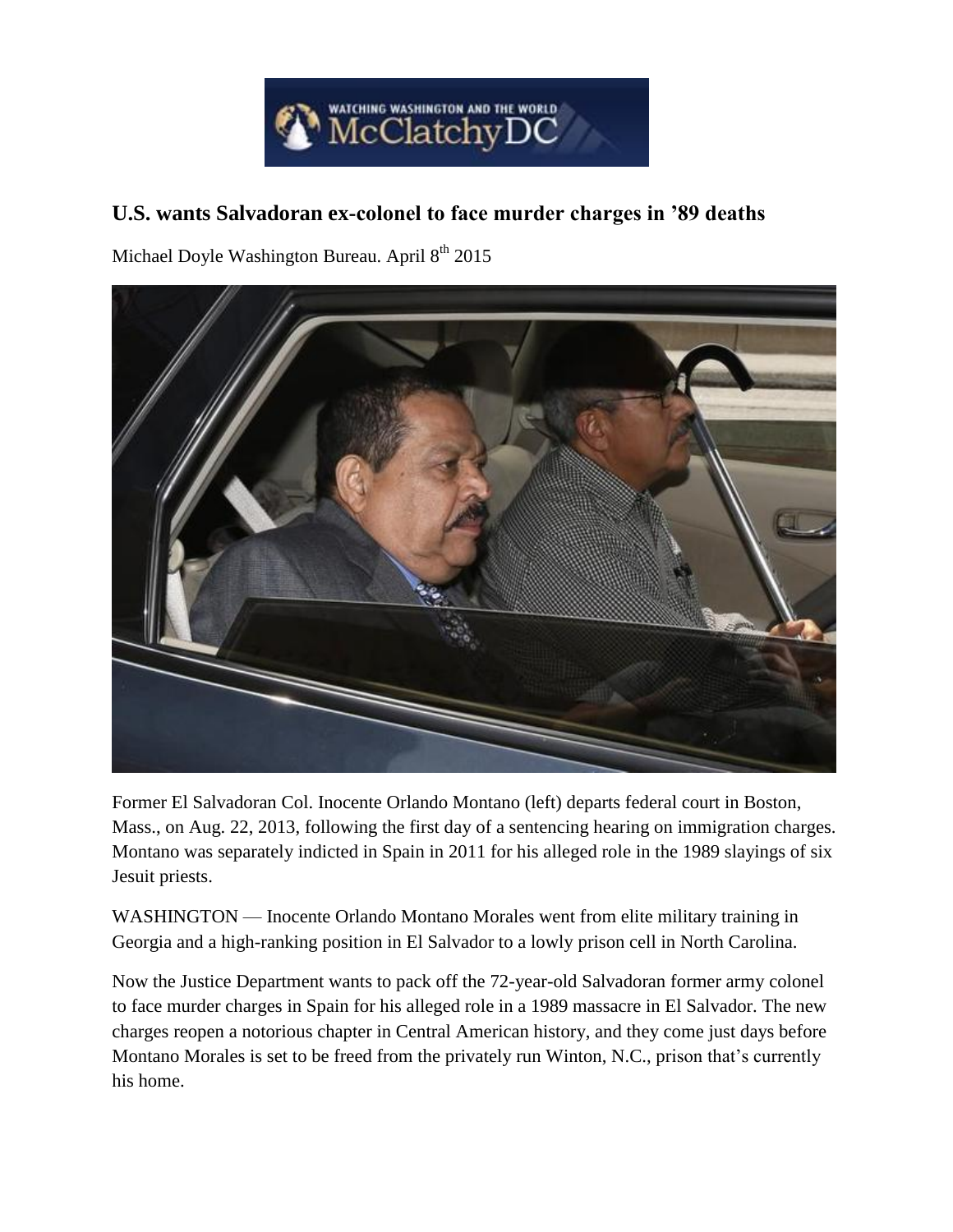"The United States has been distancing itself from known human rights perpetrators," said Maria Luisa Rosal, a field organizer with the human rights organization SOA Watch, adding that "we do welcome this news, and we would like to see this happen in other cases, as well."

In an extradition complaint filed at U.S. District Court in Raleigh, federal prosecutors explain that Spanish authorities intend to prosecute Montano Morales in connection with "terrorist acts involving the murder of five Spanish Jesuit priests" in El Salvador on Nov. 16, 1989. A Spanish arrest warrant for Montano Morales was issued in 2011.

The killings took place amid a brutal civil war pitting the Salvadoran military against the Farabundo Martí National Liberation Front, known as the FMLN. The slain Spanish priests allegedly were targeted because they'd advocated peace talks between the rebels and the government.

A sixth priest, as well as a housekeeper and the housekeeper's daughter, were also killed in the attack. These other victims were natives of El Salvador.

"The Jesuits massacre case is especially important for El Salvador, a country where justice for the victims has been long denied," said Almudena Bernabeu, an attorney with the Center for Justice & Accountability, a human rights group.

The center and a Spanish human rights organization filed the 2008 complaint against Montano Morales in Spanish court that led to the criminal charges for which he now faces extradition.

In a previous legal filing, Montano Morales declared through his attorney that he'd "had no hand" in the murders of the priests.

Montano Morales is nearing the end of a 21-month prison sentence imposed following his 2012 guilty plea to immigration fraud and perjury charges in the U.S. He's set for release next week from the low-security Rivers Correctional Institution, in the northeastern part of North Carolina. Those charges arose over false statements he'd made to U.S. immigration authorities when he applied for temporary protected status in 2002, in an effort to avoid returning to El Salvador.

El Salvador's onetime vice minister for defense and public safety, Montano Morales graduated in 1970 from the since-renamed School of the Americas, then located in Panama. The school is now at Fort Benning, Ga., and is called the Western Hemisphere Institute for Security Cooperation.

Montano Morales also trained with U.S. special forces at Fort Benning, and his defense attorneys have previously stressed how he and his Salvadoran colleagues worked closely with U.S. officials.